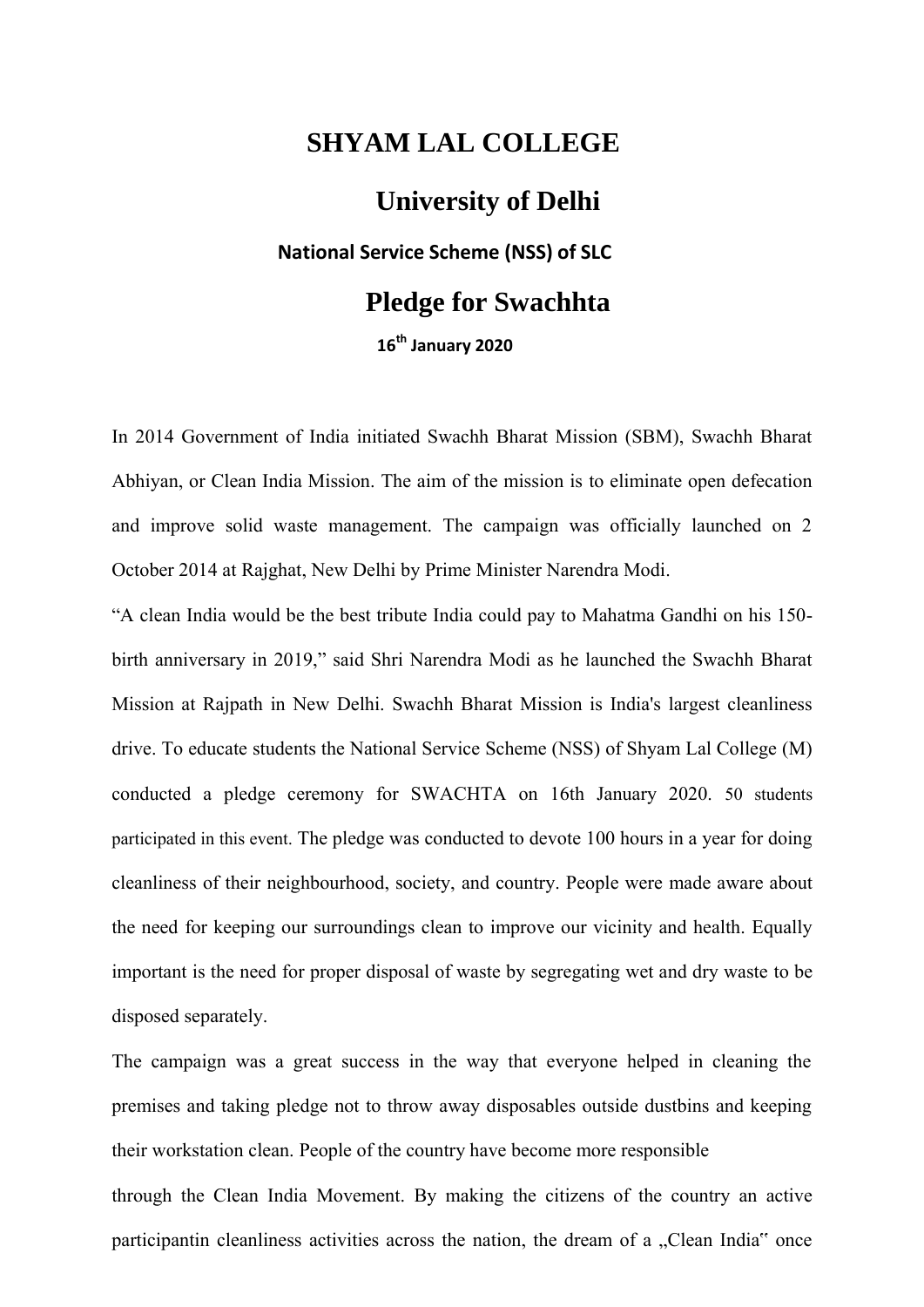seen by Mahatma Gandhi has begun to get a shape.